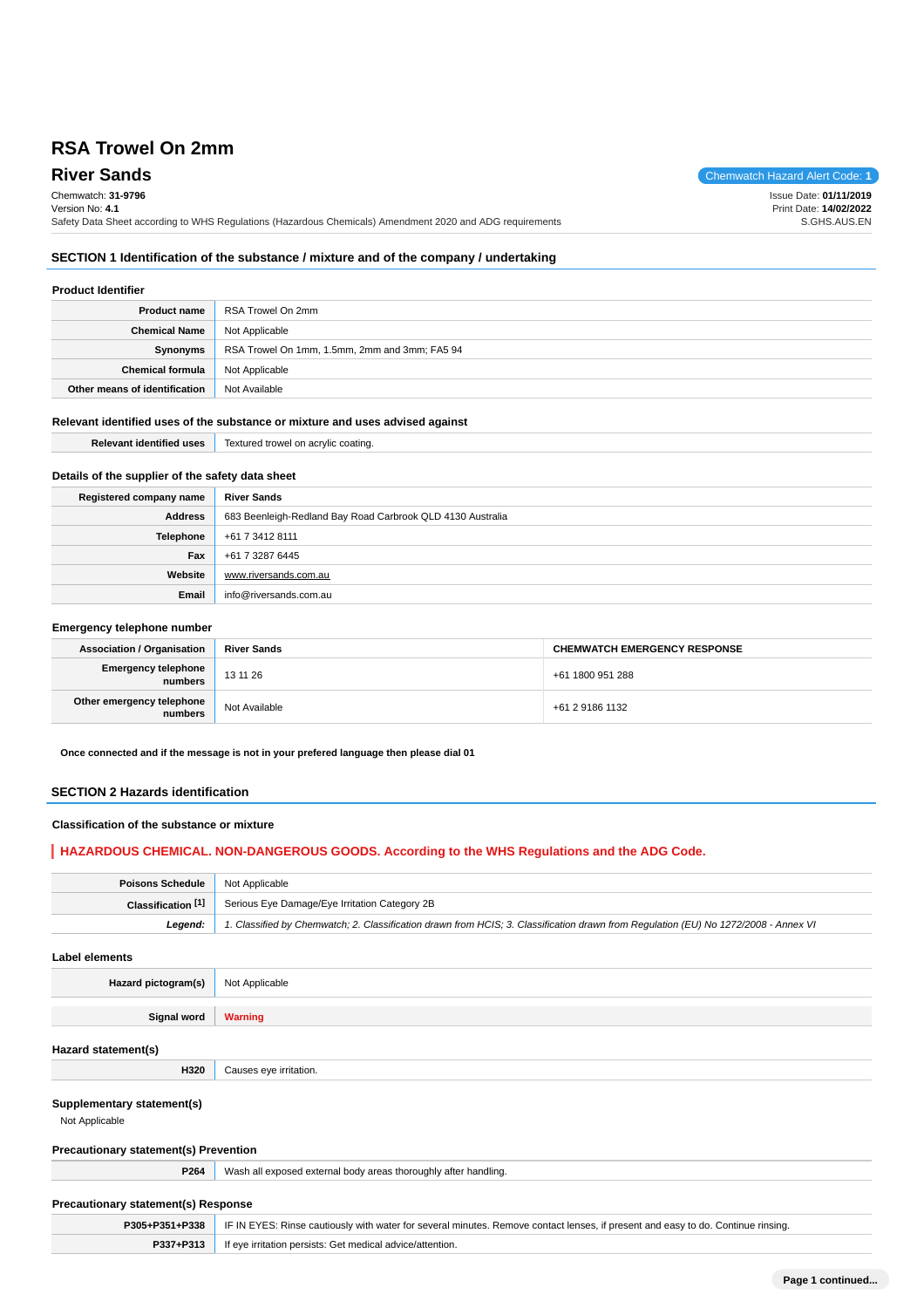## **Precautionary statement(s) Storage**

#### Not Applicable

**Precautionary statement(s) Disposal**

## Not Applicable

## **SECTION 3 Composition / information on ingredients**

#### **Substances**

See section below for composition of Mixtures

#### **Mixtures**

| <b>CAS No</b> | %[weight]                                           | Name                                                                                                                                    |
|---------------|-----------------------------------------------------|-----------------------------------------------------------------------------------------------------------------------------------------|
| Not Available | 100                                                 | Ingredients determined not to be hazardous                                                                                              |
| Legend:       | Classification drawn from C&L * EU IOELVs available | 1. Classified by Chemwatch; 2. Classification drawn from HCIS; 3. Classification drawn from Regulation (EU) No 1272/2008 - Annex VI; 4. |

#### **SECTION 4 First aid measures**

| Description of first aid measures |                                                                                                                                                                                                                                                                                                                                                                                                                                                                                                |
|-----------------------------------|------------------------------------------------------------------------------------------------------------------------------------------------------------------------------------------------------------------------------------------------------------------------------------------------------------------------------------------------------------------------------------------------------------------------------------------------------------------------------------------------|
| <b>Eye Contact</b>                | If this product comes in contact with the eyes:<br>▶ Wash out immediately with fresh running water.<br>Ensure complete irrigation of the eye by keeping eyelids apart and away from eye and moving the eyelids by occasionally lifting the upper<br>and lower lids.<br>Seek medical attention without delay; if pain persists or recurs seek medical attention.<br>Removal of contact lenses after an eye injury should only be undertaken by skilled personnel.                               |
| <b>Skin Contact</b>               | If skin contact occurs:<br>Immediately remove all contaminated clothing, including footwear.<br>Fiush skin and hair with running water (and soap if available).<br>Seek medical attention in event of irritation.                                                                                                                                                                                                                                                                              |
| Inhalation                        | If fumes, aerosols or combustion products are inhaled remove from contaminated area.<br>• Other measures are usually unnecessary.                                                                                                                                                                                                                                                                                                                                                              |
| Ingestion                         | If swallowed do <b>NOT</b> induce vomiting.<br>If vomiting occurs, lean patient forward or place on left side (head-down position, if possible) to maintain open airway and prevent aspiration.<br>• Observe the patient carefully.<br>▶ Never give liquid to a person showing signs of being sleepy or with reduced awareness; i.e. becoming unconscious.<br>Give water to rinse out mouth, then provide liquid slowly and as much as casualty can comfortably drink.<br>Seek medical advice. |

## **Indication of any immediate medical attention and special treatment needed**

Treat symptomatically.

## **SECTION 5 Firefighting measures**

#### **Extinguishing media**

- Water spray or fog.
- Foam.
- Dry chemical powder.
- BCF (where regulations permit).
- ► Carbon dioxide.

## **Special hazards arising from the substrate or mixture**

| <b>Fire Incompatibility</b>    | Avoid contamination with oxidising agents i.e. nitrates, oxidising acids, chlorine bleaches, pool chlorine etc. as ignition may result                                                                                                                                                                                                                                                                                                                                                                                                                                                                                                |  |
|--------------------------------|---------------------------------------------------------------------------------------------------------------------------------------------------------------------------------------------------------------------------------------------------------------------------------------------------------------------------------------------------------------------------------------------------------------------------------------------------------------------------------------------------------------------------------------------------------------------------------------------------------------------------------------|--|
| <b>Advice for firefighters</b> |                                                                                                                                                                                                                                                                                                                                                                                                                                                                                                                                                                                                                                       |  |
| <b>Fire Fighting</b>           | Alert Fire Brigade and tell them location and nature of hazard.<br>▶ Wear breathing apparatus plus protective gloves.<br>Prevent, by any means available, spillage from entering drains or water courses.<br>Use water delivered as a fine spray to control fire and cool adjacent area.<br>DO NOT approach containers suspected to be hot.<br>Cool fire exposed containers with water spray from a protected location.<br>If safe to do so, remove containers from path of fire.<br>Equipment should be thoroughly decontaminated after use.                                                                                         |  |
| <b>Fire/Explosion Hazard</b>   | The material is not readily combustible under normal conditions.<br>► However, it will break down under fire conditions and the organic component may burn.<br>Not considered to be a significant fire risk.<br>Heat may cause expansion or decomposition with violent rupture of containers.<br>Decomposes on heating and may produce toxic fumes of carbon monoxide (CO).<br>May emit acrid smoke.<br>Decomposes on heating and produces toxic fumes of:<br>carbon monoxide (CO)<br>carbon dioxide (CO2)<br>other pyrolysis products typical of burning organic material.<br>May emit poisonous fumes.<br>May emit corrosive fumes. |  |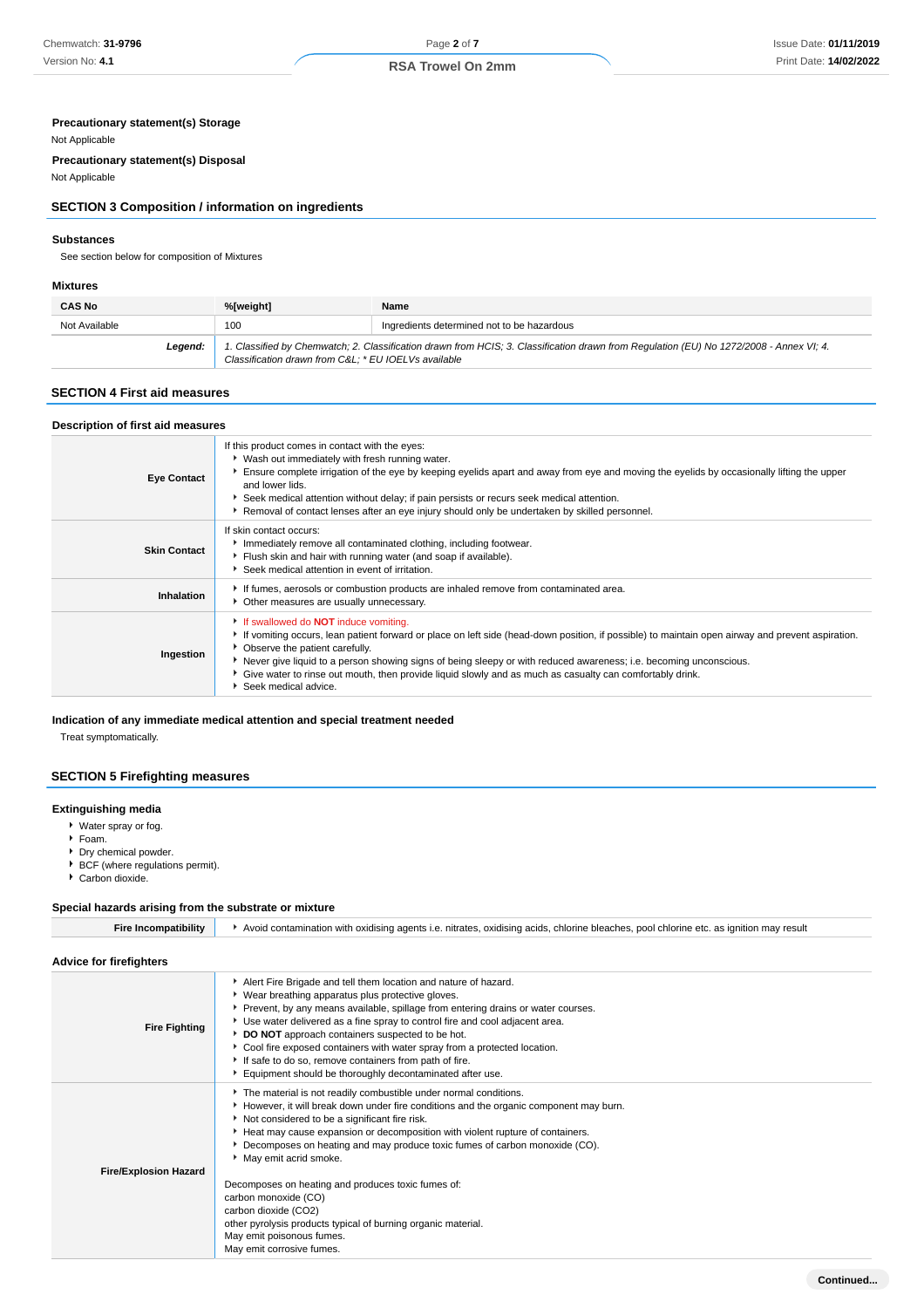## Page **3** of **7 RSA Trowel On 2mm**

**HAZCHEM** Not Applicable

#### **SECTION 6 Accidental release measures**

**Personal precautions, protective equipment and emergency procedures** See section 8

#### **Environmental precautions**

See section 12

#### **Methods and material for containment and cleaning up**

| <b>Minor Spills</b> | Slippery when spilt.<br>Clean up all spills immediately.<br>Avoid contact with skin and eyes.<br>▶ Wear impervious gloves and safety goggles.<br>Trowel up/scrape up.<br>Place spilled material in clean, dry, sealed container.<br>Flush spill area with water.                                                                                                                                                                                                                                                                                                                                                                                                                                                                                                                                                                           |
|---------------------|--------------------------------------------------------------------------------------------------------------------------------------------------------------------------------------------------------------------------------------------------------------------------------------------------------------------------------------------------------------------------------------------------------------------------------------------------------------------------------------------------------------------------------------------------------------------------------------------------------------------------------------------------------------------------------------------------------------------------------------------------------------------------------------------------------------------------------------------|
| <b>Major Spills</b> | Slippery when spilt.<br>Clear area of personnel and move upwind.<br>Alert Fire Brigade and tell them location and nature of hazard.<br>▶ Wear breathing apparatus plus protective gloves.<br>▶ Prevent, by any means available, spillage from entering drains or water course.<br>Stop leak if safe to do so.<br>Contain spill with sand, earth or vermiculite.<br>▶ Collect recoverable product into labelled containers for recycling.<br>Neutralise/decontaminate residue (see Section 13 for specific agent).<br>Collect solid residues and seal in labelled drums for disposal.<br>Wash area and prevent runoff into drains.<br>After clean up operations, decontaminate and launder all protective clothing and equipment before storing and re-using.<br>If contamination of drains or waterways occurs, advise emergency services. |

Personal Protective Equipment advice is contained in Section 8 of the SDS.

#### **SECTION 7 Handling and storage**

| Precautions for safe handling |                                                                                                                                                                                                                                                                                                                                                                                                                                                                                                                                                                                                                                                                                                                                                                                                                                                                                                                                                                         |
|-------------------------------|-------------------------------------------------------------------------------------------------------------------------------------------------------------------------------------------------------------------------------------------------------------------------------------------------------------------------------------------------------------------------------------------------------------------------------------------------------------------------------------------------------------------------------------------------------------------------------------------------------------------------------------------------------------------------------------------------------------------------------------------------------------------------------------------------------------------------------------------------------------------------------------------------------------------------------------------------------------------------|
| Safe handling                 | Avoid all personal contact, including inhalation.<br>▶ Wear protective clothing when risk of exposure occurs.<br>▶ Use in a well-ventilated area.<br>Prevent concentration in hollows and sumps.<br>DO NOT enter confined spaces until atmosphere has been checked.<br>DO NOT allow material to contact humans, exposed food or food utensils.<br>Avoid contact with incompatible materials.<br>V When handling, DO NOT eat, drink or smoke.<br>Keep containers securely sealed when not in use.<br>Avoid physical damage to containers.<br>Always wash hands with soap and water after handling.<br>▶ Work clothes should be laundered separately. Launder contaminated clothing before re-use.<br>Use good occupational work practice.<br>▶ Observe manufacturer's storage and handling recommendations contained within this SDS.<br>Atmosphere should be regularly checked against established exposure standards to ensure safe working conditions are maintained. |
| Other information             | Store in original containers.<br>Keep containers securely sealed.<br>Store in a cool, dry, well-ventilated area.<br>Store away from incompatible materials and foodstuff containers.<br>▶ Protect containers against physical damage and check regularly for leaks.<br>• Observe manufacturer's storage and handling recommendations contained within this SDS.                                                                                                                                                                                                                                                                                                                                                                                                                                                                                                                                                                                                         |

#### **Conditions for safe storage, including any incompatibilities**

| Suitable container      | Metal can or drum<br>Packaging as recommended by manufacturer.<br>Check all containers are clearly labelled and free from leaks.        |
|-------------------------|-----------------------------------------------------------------------------------------------------------------------------------------|
| Storage incompatibility | incompatible with cyanides (class 6), strong acids (class 8), cationic detergents or foodstuffs<br>Avoid reaction with oxidising agents |

## **SECTION 8 Exposure controls / personal protection**

#### **Control parameters**

**Occupational Exposure Limits (OEL)**

## **INGREDIENT DATA**

Not Available

## **Emergency Limits**

| Ingredient        | TEEL-         | TEEL-2        | TEEL-3        |
|-------------------|---------------|---------------|---------------|
| RSA Trowel On 2mm | Not Available | Not Available | Not Available |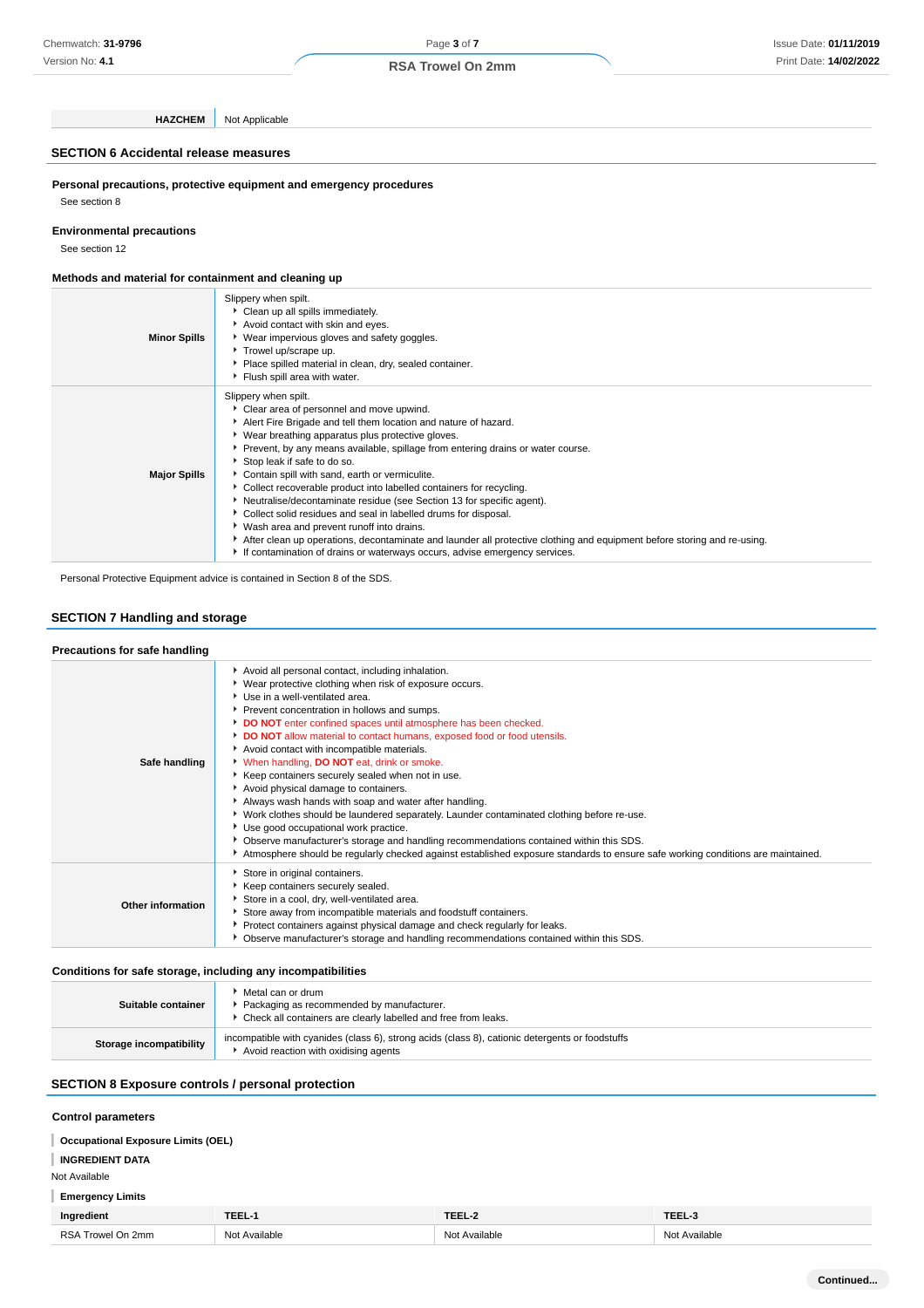| Ingredient                 | <b>Revised IDLH</b><br>Original IDLH                                                                                                                                                                                                                                                                                                                                                                                                                                                                                                                                                                                                                                                                                                                                                                                                                                                                                                                                                                                                                                                                                                                                                                                                                                                                                                                                                                                                                                                             |                                 |                                  |                                     |  |
|----------------------------|--------------------------------------------------------------------------------------------------------------------------------------------------------------------------------------------------------------------------------------------------------------------------------------------------------------------------------------------------------------------------------------------------------------------------------------------------------------------------------------------------------------------------------------------------------------------------------------------------------------------------------------------------------------------------------------------------------------------------------------------------------------------------------------------------------------------------------------------------------------------------------------------------------------------------------------------------------------------------------------------------------------------------------------------------------------------------------------------------------------------------------------------------------------------------------------------------------------------------------------------------------------------------------------------------------------------------------------------------------------------------------------------------------------------------------------------------------------------------------------------------|---------------------------------|----------------------------------|-------------------------------------|--|
| RSA Trowel On 2mm          | Not Available<br>Not Available                                                                                                                                                                                                                                                                                                                                                                                                                                                                                                                                                                                                                                                                                                                                                                                                                                                                                                                                                                                                                                                                                                                                                                                                                                                                                                                                                                                                                                                                   |                                 |                                  |                                     |  |
| <b>Exposure controls</b>   |                                                                                                                                                                                                                                                                                                                                                                                                                                                                                                                                                                                                                                                                                                                                                                                                                                                                                                                                                                                                                                                                                                                                                                                                                                                                                                                                                                                                                                                                                                  |                                 |                                  |                                     |  |
|                            | Engineering controls are used to remove a hazard or place a barrier between the worker and the hazard. Well-designed engineering controls can<br>be highly effective in protecting workers and will typically be independent of worker interactions to provide this high level of protection.<br>The basic types of engineering controls are:<br>Process controls which involve changing the way a job activity or process is done to reduce the risk.<br>Enclosure and/or isolation of emission source which keeps a selected hazard "physically" away from the worker and ventilation that strategically<br>"adds" and "removes" air in the work environment. Ventilation can remove or dilute an air contaminant if designed properly. The design of a<br>ventilation system must match the particular process and chemical or contaminant in use.<br>Employers may need to use multiple types of controls to prevent employee overexposure.<br>General exhaust is adequate under normal operating conditions. Local exhaust ventilation may be required in specific circumstances. If risk of<br>overexposure exists, wear approved respirator. Correct fit is essential to obtain adequate protection. Provide adequate ventilation in warehouse<br>or closed storage areas. Air contaminants generated in the workplace possess varying "escape" velocities which, in turn, determine the "capture<br>velocities" of fresh circulating air required to effectively remove the contaminant. |                                 |                                  |                                     |  |
|                            | Type of Contaminant:                                                                                                                                                                                                                                                                                                                                                                                                                                                                                                                                                                                                                                                                                                                                                                                                                                                                                                                                                                                                                                                                                                                                                                                                                                                                                                                                                                                                                                                                             |                                 |                                  | Air Speed:                          |  |
|                            | solvent, vapours, degreasing etc., evaporating from tank (in still air).                                                                                                                                                                                                                                                                                                                                                                                                                                                                                                                                                                                                                                                                                                                                                                                                                                                                                                                                                                                                                                                                                                                                                                                                                                                                                                                                                                                                                         |                                 |                                  | $0.25 - 0.5$ m/s<br>(50-100 f/min)  |  |
| Appropriate engineering    | aerosols, fumes from pouring operations, intermittent container filling, low speed conveyer transfers, welding, spray<br>drift, plating acid fumes, pickling (released at low velocity into zone of active generation)                                                                                                                                                                                                                                                                                                                                                                                                                                                                                                                                                                                                                                                                                                                                                                                                                                                                                                                                                                                                                                                                                                                                                                                                                                                                           |                                 |                                  | 0.5-1 m/s (100-200<br>f/min.)       |  |
| controls                   | direct spray, spray painting in shallow booths, drum filling, conveyer loading, crusher dusts, gas discharge (active<br>generation into zone of rapid air motion)                                                                                                                                                                                                                                                                                                                                                                                                                                                                                                                                                                                                                                                                                                                                                                                                                                                                                                                                                                                                                                                                                                                                                                                                                                                                                                                                |                                 |                                  | 1-2.5 m/s (200-500<br>f/min.)       |  |
|                            | grinding, abrasive blasting, tumbling, high speed wheel generated dusts (released at high initial velocity into zone of<br>very high rapid air motion).                                                                                                                                                                                                                                                                                                                                                                                                                                                                                                                                                                                                                                                                                                                                                                                                                                                                                                                                                                                                                                                                                                                                                                                                                                                                                                                                          |                                 |                                  | $2.5 - 10$ m/s<br>(500-2000 f/min.) |  |
|                            | Within each range the appropriate value depends on:                                                                                                                                                                                                                                                                                                                                                                                                                                                                                                                                                                                                                                                                                                                                                                                                                                                                                                                                                                                                                                                                                                                                                                                                                                                                                                                                                                                                                                              |                                 |                                  |                                     |  |
|                            | Lower end of the range                                                                                                                                                                                                                                                                                                                                                                                                                                                                                                                                                                                                                                                                                                                                                                                                                                                                                                                                                                                                                                                                                                                                                                                                                                                                                                                                                                                                                                                                           | Upper end of the range          |                                  |                                     |  |
|                            | 1: Room air currents minimal or favourable to capture                                                                                                                                                                                                                                                                                                                                                                                                                                                                                                                                                                                                                                                                                                                                                                                                                                                                                                                                                                                                                                                                                                                                                                                                                                                                                                                                                                                                                                            | 1: Disturbing room air currents |                                  |                                     |  |
|                            | 2: Contaminants of low toxicity or of nuisance value only.                                                                                                                                                                                                                                                                                                                                                                                                                                                                                                                                                                                                                                                                                                                                                                                                                                                                                                                                                                                                                                                                                                                                                                                                                                                                                                                                                                                                                                       |                                 | 2: Contaminants of high toxicity |                                     |  |
|                            | 3: Intermittent, low production.                                                                                                                                                                                                                                                                                                                                                                                                                                                                                                                                                                                                                                                                                                                                                                                                                                                                                                                                                                                                                                                                                                                                                                                                                                                                                                                                                                                                                                                                 |                                 | 3: High production, heavy use    |                                     |  |
|                            | 4: Large hood or large air mass in motion<br>4: Small hood-local control only                                                                                                                                                                                                                                                                                                                                                                                                                                                                                                                                                                                                                                                                                                                                                                                                                                                                                                                                                                                                                                                                                                                                                                                                                                                                                                                                                                                                                    |                                 |                                  |                                     |  |
|                            | Simple theory shows that air velocity falls rapidly with distance away from the opening of a simple extraction pipe. Velocity generally decreases<br>with the square of distance from the extraction point (in simple cases). Therefore the air speed at the extraction point should be adjusted,<br>accordingly, after reference to distance from the contaminating source. The air velocity at the extraction fan, for example, should be a minimum of<br>1-2 m/s (200-400 f/min) for extraction of solvents generated in a tank 2 meters distant from the extraction point. Other mechanical considerations,<br>producing performance deficits within the extraction apparatus, make it essential that theoretical air velocities are multiplied by factors of 10 or<br>more when extraction systems are installed or used.                                                                                                                                                                                                                                                                                                                                                                                                                                                                                                                                                                                                                                                                   |                                 |                                  |                                     |  |
| <b>Personal protection</b> |                                                                                                                                                                                                                                                                                                                                                                                                                                                                                                                                                                                                                                                                                                                                                                                                                                                                                                                                                                                                                                                                                                                                                                                                                                                                                                                                                                                                                                                                                                  |                                 |                                  |                                     |  |
| Eye and face protection    | Safety glasses with side shields.<br>Chemical goggles.<br>Contact lenses may pose a special hazard; soft contact lenses may absorb and concentrate irritants. A written policy document, describing<br>the wearing of lenses or restrictions on use, should be created for each workplace or task. This should include a review of lens absorption<br>and adsorption for the class of chemicals in use and an account of injury experience. Medical and first-aid personnel should be trained in<br>their removal and suitable equipment should be readily available. In the event of chemical exposure, begin eye irrigation immediately and<br>remove contact lens as soon as practicable. Lens should be removed at the first signs of eye redness or irritation - lens should be removed in<br>a clean environment only after workers have washed hands thoroughly. [CDC NIOSH Current Intelligence Bulletin 59], [AS/NZS 1336 or<br>national equivalent]                                                                                                                                                                                                                                                                                                                                                                                                                                                                                                                                    |                                 |                                  |                                     |  |
| <b>Skin protection</b>     | See Hand protection below                                                                                                                                                                                                                                                                                                                                                                                                                                                                                                                                                                                                                                                                                                                                                                                                                                                                                                                                                                                                                                                                                                                                                                                                                                                                                                                                                                                                                                                                        |                                 |                                  |                                     |  |
| Hands/feet protection      | ▶ Wear chemical protective gloves, e.g. PVC.<br>▶ Wear safety footwear or safety gumboots, e.g. Rubber                                                                                                                                                                                                                                                                                                                                                                                                                                                                                                                                                                                                                                                                                                                                                                                                                                                                                                                                                                                                                                                                                                                                                                                                                                                                                                                                                                                           |                                 |                                  |                                     |  |
| <b>Body protection</b>     | See Other protection below                                                                                                                                                                                                                                                                                                                                                                                                                                                                                                                                                                                                                                                                                                                                                                                                                                                                                                                                                                                                                                                                                                                                                                                                                                                                                                                                                                                                                                                                       |                                 |                                  |                                     |  |
| Other protection           | • Overalls.<br>▶ P.V.C apron.<br>Barrier cream.<br>Skin cleansing cream.<br>▶ Eye wash unit.                                                                                                                                                                                                                                                                                                                                                                                                                                                                                                                                                                                                                                                                                                                                                                                                                                                                                                                                                                                                                                                                                                                                                                                                                                                                                                                                                                                                     |                                 |                                  |                                     |  |

#### **Respiratory protection**

Cartridge respirators should never be used for emergency ingress or in areas of unknown vapour concentrations or oxygen content.

- The wearer must be warned to leave the contaminated area immediately on detecting any odours through the respirator. The odour may indicate that the mask is not functioning properly, that the vapour concentration is too high, or that the mask is not properly fitted. Because of these limitations, only restricted use of cartridge respirators is considered appropriate.
- Cartridge performance is affected by humidity. Cartridges should be changed after 2 hr of continuous use unless it is determined that the humidity is less than 75%, in which case, cartridges can be used for 4 hr. Used cartridges should be discarded daily, regardless of the length of time used

## **SECTION 9 Physical and chemical properties**

| Information on basic physical and chemical properties |                                                                       |
|-------------------------------------------------------|-----------------------------------------------------------------------|
| Appearance                                            | Heavy pigmented liquid with slight acrylic odour; dilutes with water. |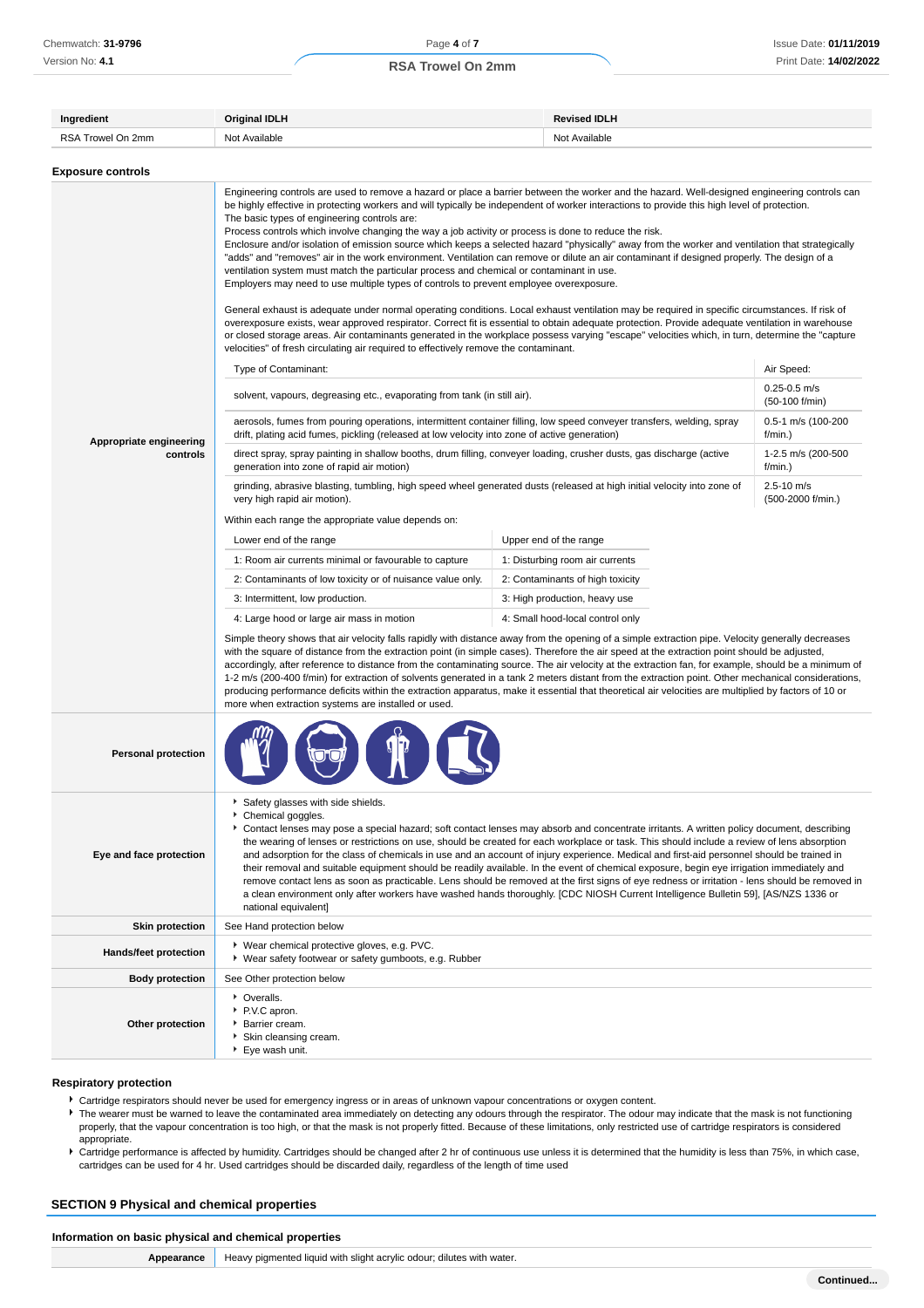| <b>Physical state</b>                           | Liquid         | Relative density (Water = 1)               | $1.5 - 1.6$    |
|-------------------------------------------------|----------------|--------------------------------------------|----------------|
| Odour                                           | Not Available  | Partition coefficient n-octanol<br>/ water | Not Available  |
| <b>Odour threshold</b>                          | Not Available  | Auto-ignition temperature (°C)             | Not Available  |
| pH (as supplied)                                | $8.5 - 9.5$    | <b>Decomposition temperature</b>           | Not Available  |
| Melting point / freezing point<br>(°C)          | Not Applicable | Viscosity (cSt)                            | 23250          |
| Initial boiling point and boiling<br>range (°C) | 100            | Molecular weight (g/mol)                   | Not Applicable |
| Flash point (°C)                                | Not Available  | <b>Taste</b>                               | Not Available  |
| <b>Evaporation rate</b>                         | Not Available  | <b>Explosive properties</b>                | Not Available  |
| Flammability                                    | Not Available  | <b>Oxidising properties</b>                | Not Available  |
| Upper Explosive Limit (%)                       | Not Available  | Surface Tension (dyn/cm or<br>mN/m)        | Not Available  |
| Lower Explosive Limit (%)                       | Not Available  | <b>Volatile Component (%vol)</b>           | Not Available  |
| Vapour pressure (kPa)                           | Not Available  | Gas group                                  | Not Available  |
| Solubility in water                             | Miscible       | pH as a solution (Not<br>Available%)       | Not Available  |
| Vapour density $(Air = 1)$                      | Not Available  | VOC g/L                                    | Not Available  |

## **SECTION 10 Stability and reactivity**

| Reactivity                                 | See section 7                                                                                                                        |
|--------------------------------------------|--------------------------------------------------------------------------------------------------------------------------------------|
| <b>Chemical stability</b>                  | • Unstable in the presence of incompatible materials.<br>▶ Product is considered stable.<br>Hazardous polymerisation will not occur. |
| Possibility of hazardous<br>reactions      | See section 7                                                                                                                        |
| <b>Conditions to avoid</b>                 | See section 7                                                                                                                        |
| Incompatible materials                     | See section 7                                                                                                                        |
| <b>Hazardous decomposition</b><br>products | See section 5                                                                                                                        |

## **SECTION 11 Toxicological information**

## **Information on toxicological effects**

| <b>Inhaled</b>           | The material is not thought to produce either adverse health effects or irritation of the respiratory tract following inhalation (as classified by EC<br>Directives using animal models). Nevertheless, adverse systemic effects have been produced following exposure of animals by at least one other<br>route and good hygiene practice requires that exposure be kept to a minimum and that suitable control measures be used in an occupational<br>setting. |                                    |
|--------------------------|------------------------------------------------------------------------------------------------------------------------------------------------------------------------------------------------------------------------------------------------------------------------------------------------------------------------------------------------------------------------------------------------------------------------------------------------------------------|------------------------------------|
| Ingestion                | Accidental ingestion of the material may be damaging to the health of the individual.<br>Ingestion may result in nausea, abdominal irritation, pain and vomiting                                                                                                                                                                                                                                                                                                 |                                    |
| <b>Skin Contact</b>      | There is some evidence to suggest that this material can cause inflammation of the skin on contact in some persons.<br>Open cuts, abraded or irritated skin should not be exposed to this material<br>Entry into the blood-stream, through, for example, cuts, abrasions or lesions, may produce systemic injury with harmful effects. Examine the skin<br>prior to the use of the material and ensure that any external damage is suitably protected.           |                                    |
| Eye                      | There is some evidence to suggest that this material can cause eye irritation and damage in some persons.                                                                                                                                                                                                                                                                                                                                                        |                                    |
| Chronic                  | Long-term exposure to the product is not thought to produce chronic effects adverse to the health (as classified by EC Directives using animal<br>models); nevertheless exposure by all routes should be minimised as a matter of course.                                                                                                                                                                                                                        |                                    |
| <b>RSA Trowel On 2mm</b> | <b>TOXICITY</b><br>Not Available                                                                                                                                                                                                                                                                                                                                                                                                                                 | <b>IRRITATION</b><br>Not Available |
| Legend:                  | 1. Value obtained from Europe ECHA Registered Substances - Acute toxicity 2.* Value obtained from manufacturer's SDS. Unless otherwise<br>specified data extracted from RTECS - Register of Toxic Effect of chemical Substances                                                                                                                                                                                                                                  |                                    |

| <b>Acute Toxicity</b>                       |              | Carcinogenicity                 | ж                                                                                                  |
|---------------------------------------------|--------------|---------------------------------|----------------------------------------------------------------------------------------------------|
| <b>Skin Irritation/Corrosion</b>            |              | Reproductivity                  | х                                                                                                  |
| <b>Serious Eye Damage/Irritation</b>        | $\checkmark$ | <b>STOT - Single Exposure</b>   | ×                                                                                                  |
| <b>Respiratory or Skin</b><br>sensitisation |              | <b>STOT - Repeated Exposure</b> | ×                                                                                                  |
| <b>Mutagenicity</b>                         | ×            | <b>Aspiration Hazard</b>        | ж                                                                                                  |
|                                             |              | Leaend:                         | $\blacktriangleright$ - Data either not available or does not fill the criteria for classification |

**Legend:**  $\mathbf{X}$  – Data either not available or does not fill the criteria for classification – Data available to make classification

## **SECTION 12 Ecological information**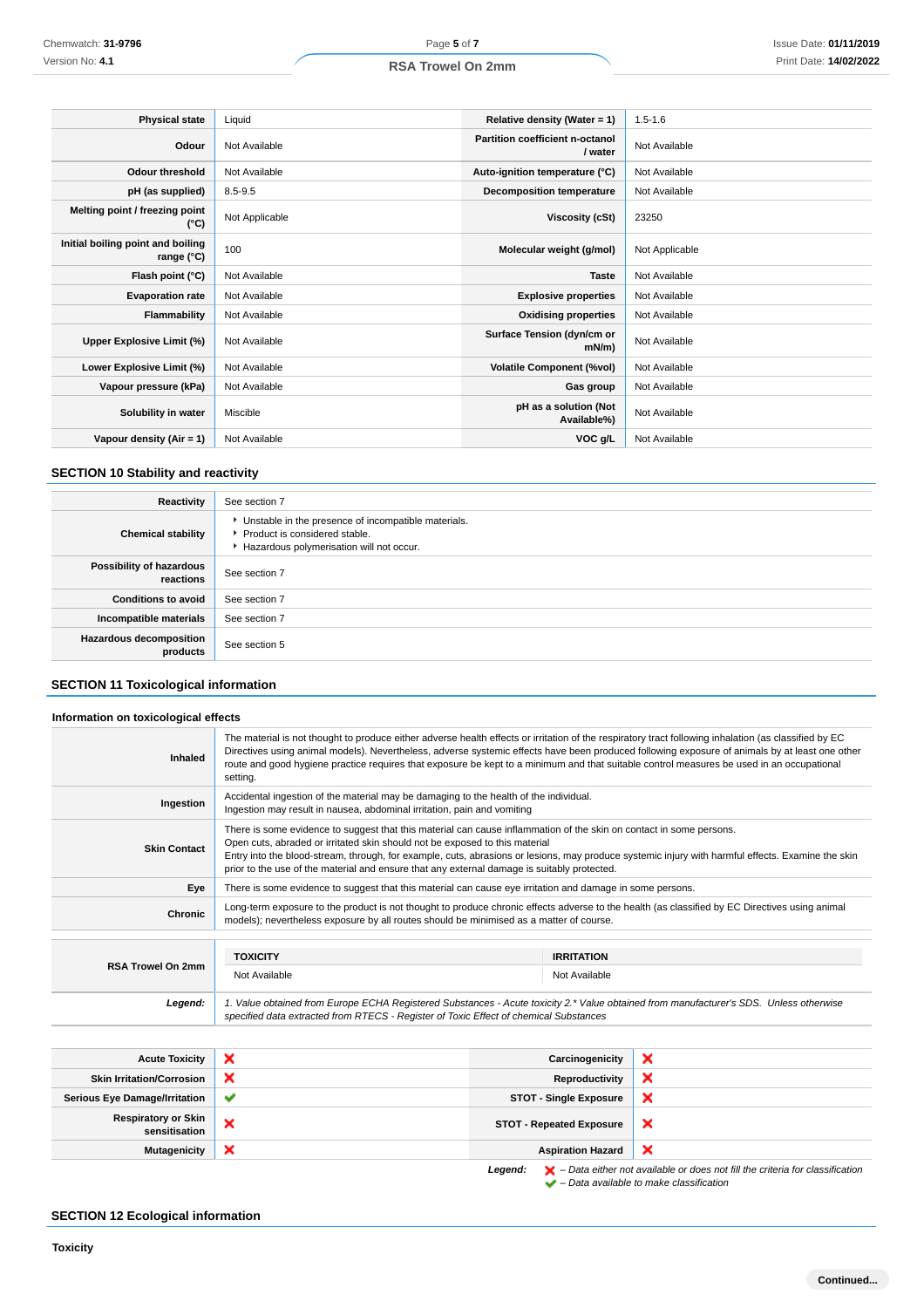|                   | Endpoint                                                                                                                                                                                                                                                                                                                       | <b>Test Duration (hr)</b> | <b>Species</b> | Value            | <b>Source</b>    |
|-------------------|--------------------------------------------------------------------------------------------------------------------------------------------------------------------------------------------------------------------------------------------------------------------------------------------------------------------------------|---------------------------|----------------|------------------|------------------|
| RSA Trowel On 2mm | Not<br>Available                                                                                                                                                                                                                                                                                                               | Not Available             | Not Available  | Not<br>Available | Not<br>Available |
| Legend:           | Extracted from 1. IUCLID Toxicity Data 2. Europe ECHA Registered Substances - Ecotoxicological Information - Aquatic Toxicity 4. US EPA,<br>Ecotox database - Aquatic Toxicity Data 5. ECETOC Aquatic Hazard Assessment Data 6. NITE (Japan) - Bioconcentration Data 7. METI (Japan)<br>- Bioconcentration Data 8. Vendor Data |                           |                |                  |                  |

#### **DO NOT** discharge into sewer or waterways.

## **Persistence and degradability**

| Ingredient                       | Persistence: Water/Soil               | Persistence: Air                      |
|----------------------------------|---------------------------------------|---------------------------------------|
|                                  | No Data available for all ingredients | No Data available for all ingredients |
|                                  |                                       |                                       |
| <b>Bioaccumulative potential</b> |                                       |                                       |
| Ingredient                       | <b>Bioaccumulation</b>                |                                       |
|                                  | No Data available for all ingredients |                                       |
|                                  |                                       |                                       |
| Mobility in soil                 |                                       |                                       |
| Ingredient                       | <b>Mobility</b>                       |                                       |
|                                  | No Data available for all ingredients |                                       |
|                                  |                                       |                                       |

## **SECTION 13 Disposal considerations**

| Waste treatment methods             |                                                                                                                                                                                                                                                             |  |
|-------------------------------------|-------------------------------------------------------------------------------------------------------------------------------------------------------------------------------------------------------------------------------------------------------------|--|
| <b>Product / Packaging disposal</b> | Recycle wherever possible or consult manufacturer for recycling options.<br>Consult State Land Waste Authority for disposal.<br>Bury or incinerate residue at an approved site.<br>Recycle containers if possible, or dispose of in an authorised landfill. |  |

#### **SECTION 14 Transport information**

| <b>Labels Required</b>  |                |
|-------------------------|----------------|
| <b>Marine Pollutant</b> | <b>NO</b>      |
|                         | Not<br>ucable. |

## **Land transport (ADG): NOT REGULATED FOR TRANSPORT OF DANGEROUS GOODS**

#### **Air transport (ICAO-IATA / DGR): NOT REGULATED FOR TRANSPORT OF DANGEROUS GOODS**

## **Sea transport (IMDG-Code / GGVSee): NOT REGULATED FOR TRANSPORT OF DANGEROUS GOODS**

#### **Transport in bulk according to Annex II of MARPOL and the IBC code**

| Not Applicable                                                         |
|------------------------------------------------------------------------|
| Transport in bulk in accordance with MARPOL Annex V and the IMSBC Code |

**Product name Group**

#### **Transport in bulk in accordance with the ICG Code**

**Product name Ship Type**

## **SECTION 15 Regulatory information**

## **Safety, health and environmental regulations / legislation specific for the substance or mixture**

## **National Inventory Status**

| <b>National Inventory</b>                          | <b>Status</b> |
|----------------------------------------------------|---------------|
| Australia - AIIC / Australia<br>Non-Industrial Use | Not Available |
| Canada - DSL                                       | Not Available |
| Canada - NDSL                                      | Not Available |
| China - IECSC                                      | Not Available |
| Europe - EINEC / ELINCS / NLP                      | Not Available |
| Japan - ENCS                                       | Not Available |
| Korea - KECI                                       | Not Available |
| New Zealand - NZIoC                                | Not Available |
| Philippines - PICCS                                | Not Available |
| USA - TSCA                                         | Not Available |